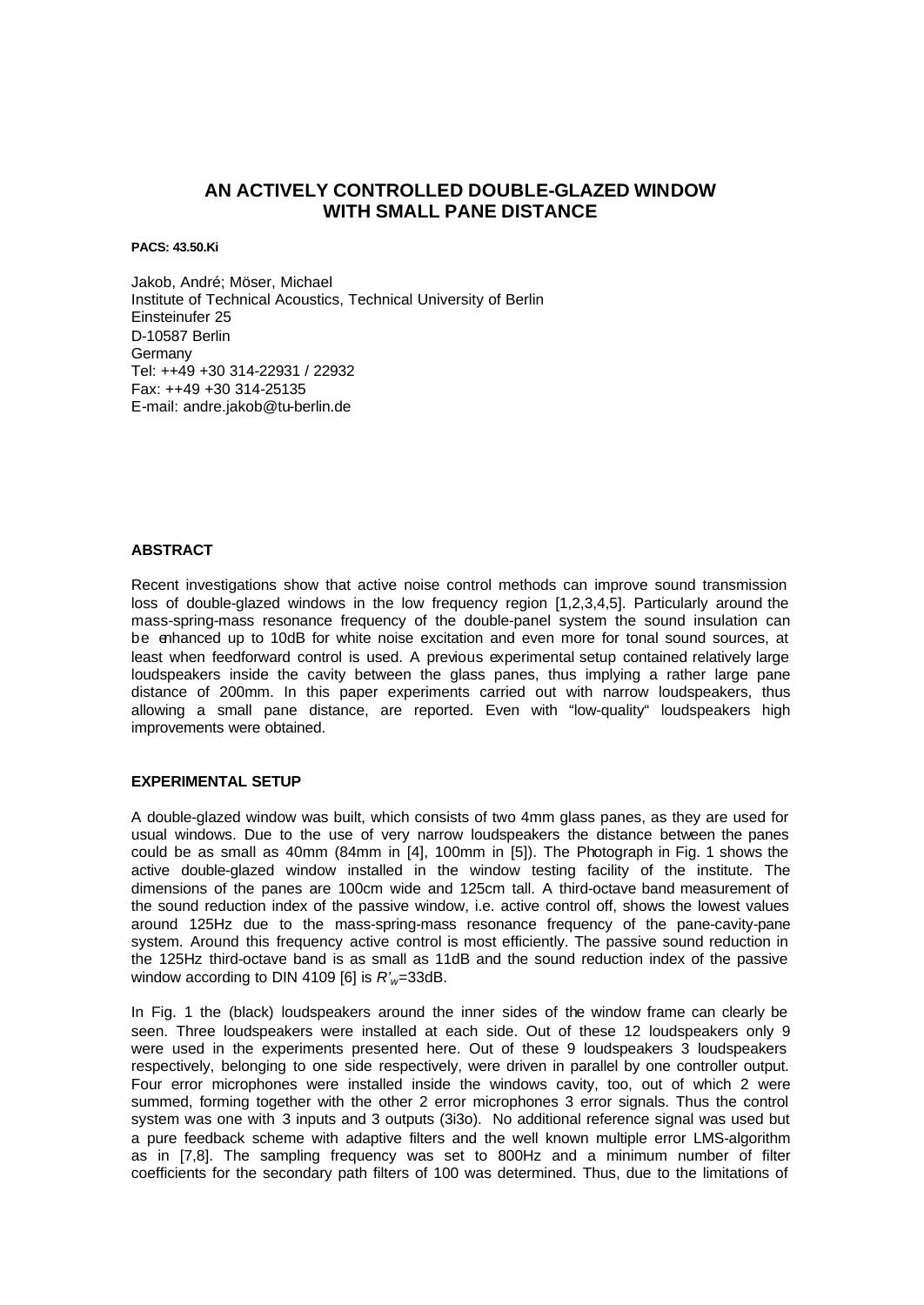the controller hardware, a maximum number of 62 filter coefficients for the 9 adaptive filters could be used.



Fig. 1: Photographs of the active window



Fig. 2: Sound reduction index of the window without active control

## **LOUDSPEAKERS USED IN THE EXPERIMENTS**

The loudspeakers were mainly chosen due to their dimensions. On the one hand the loudspeakers should be as narrow as possible allowing a small distance between the window panes, and on the other hand the loudspeakers should be as long as possibly to realize a sound radiating surface as large as possible. Thus we chose the loudspeakers shown in Fig. 3 with dimensions 130mm x 33mm x 33mm. The manufacturer of the loudspeakers specifies a power of 2W, a resistance of 16Ω and a frequency range of 180-17000Hz. The price of each loudspeaker was 1,- Euro.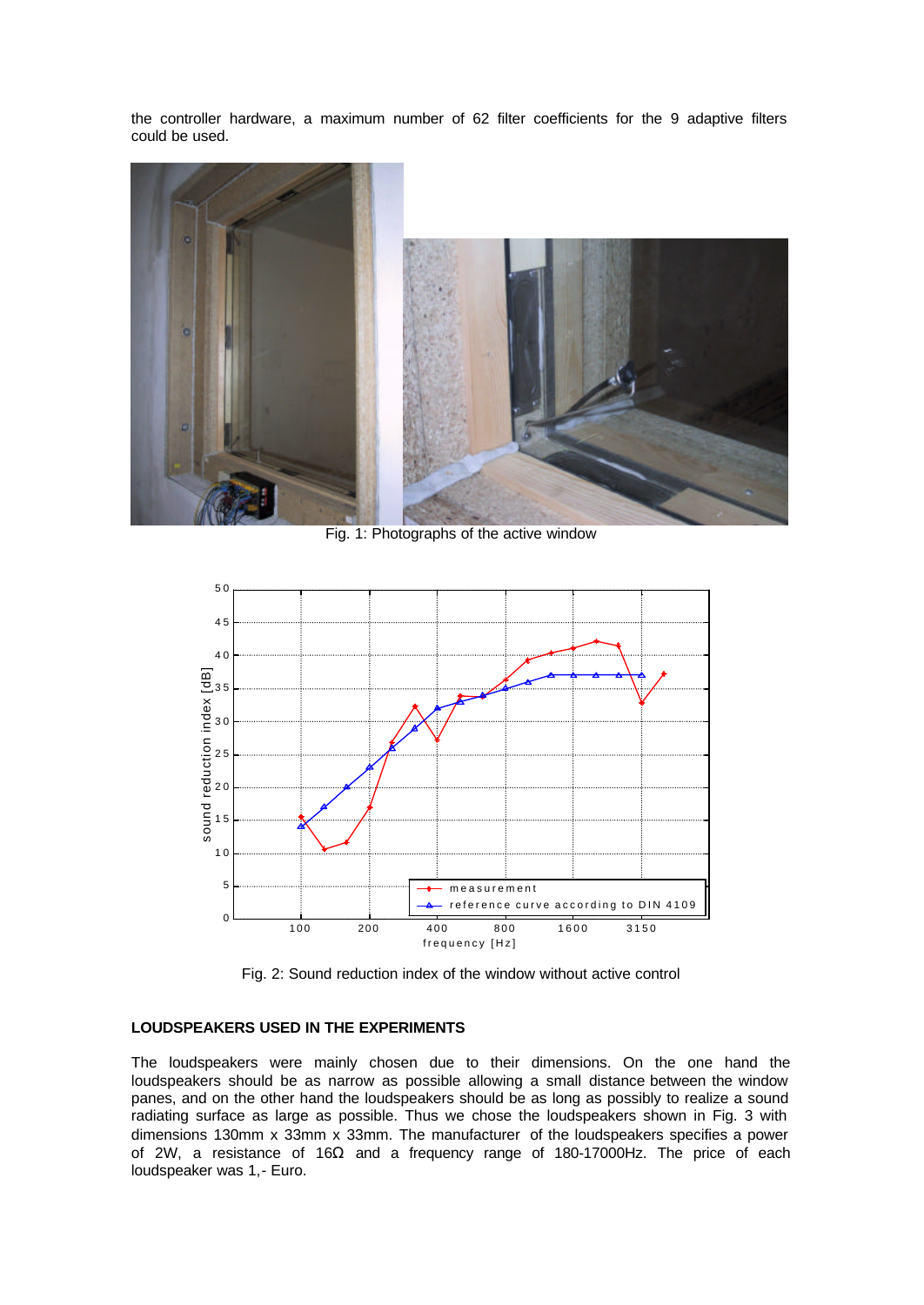Clearly the frequency range of the loudspeakers begins significantly above the frequency range considered here, i.e. around mass-spring-mass resonance frequency of approximately 125Hz. But it is, of course, a big difference if a loudspeaker radiates into open space or into a rather small volume (compare also the remarks made in [1]). Inside small rigid walled cavities rather high sound pressure levels can be achieved at low frequencies even with the low-cost loudspeakers used here. To illustrate this behaviour three measurements were made with a single loudspeaker. Fig. 4 compares power spectra of the sound pressure for three cases: Firstly, the loudspeaker was mounted at a wooden box, as it would be a loudspeaker box, and the sound pressure was measured at a distance of 1m from the loudspeaker in an anechoic chamber. Clearly the high-pass filter characteristic can be seen (blue curve). In the second experiment the loudspeaker was simply turned around to radiate into the cubic box, which had a volume equal to the volume of the windows cavity, and the sound pressure was measured inside the box. For that case it can be recognized that in the low frequency region the sound pressure is nearly constant down to approximately zero (red curve). The maximum at approximately 460Hz appears due to the first resonance of the cubic box with inner dimensions of 37cm. Between the two window panes, which are of course not rigid, the conditions are somewhat different. Thus the pressure level down to low frequencies again decreases but with a lower cut-on frequency (green curve). Additionally the values are higher over the whole frequency range, which is because the loudspeakers built into the window have only the small back-volume of the window frame.



Fig 3: Photograph of the loudspeakers



Fig. 4: Frequency responses of the loudspeaker radiating outside and inside a rigid box and radiating inside the double-glazed window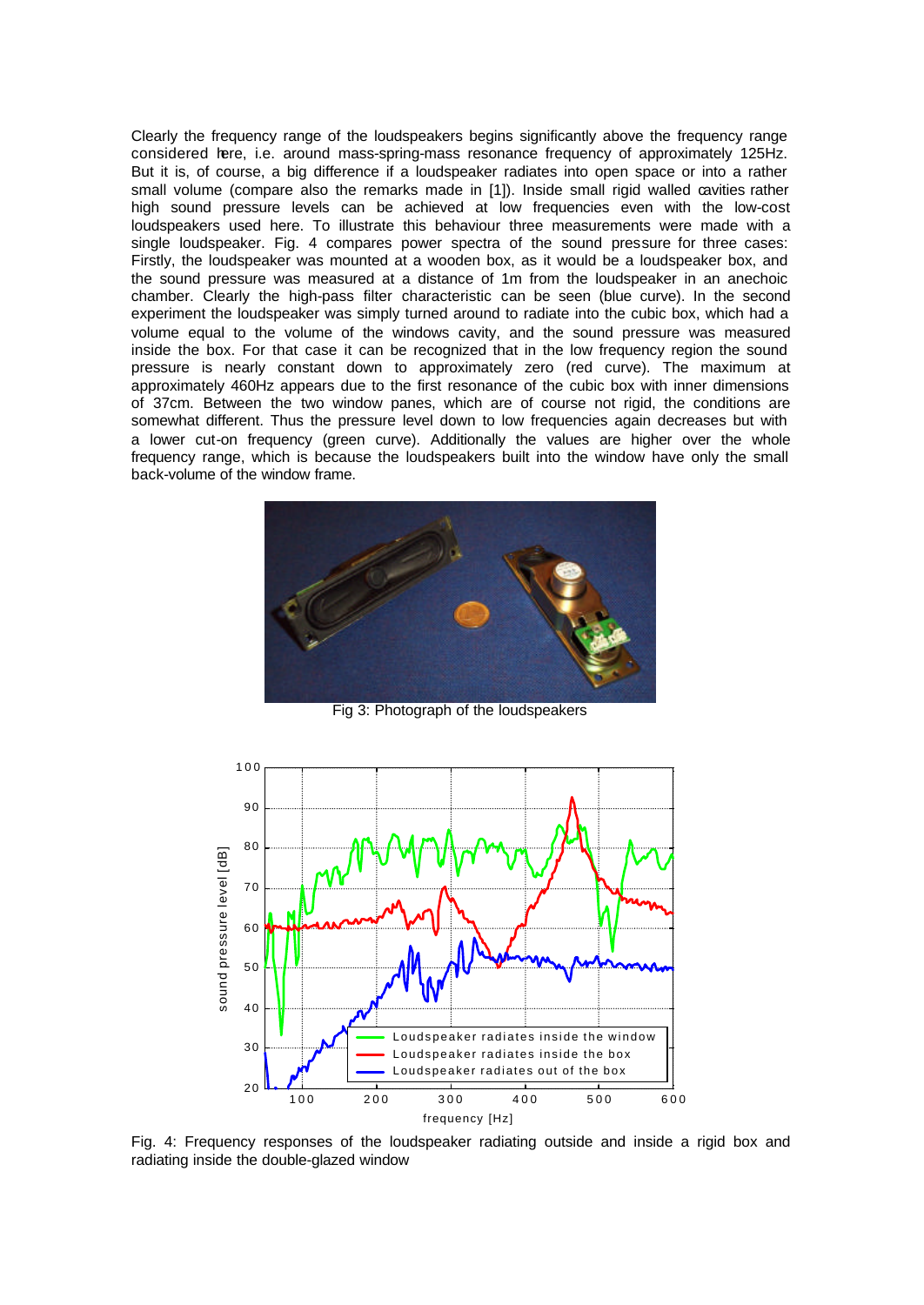### **MEASUREMENTS**

The following measurements with active control were all made with mean total sound pressure levels at the "outer" side of the window with more than 95dB. Fig. 5 shows the mean sound pressure levels taken directly in front of the window on the incident side by one microphone. With this signal levels no distortion due to the control loudspeakers could be observed. With higher levels these distortions could not totally be avoided. But in real applications it can be assumed that 95dB directly at the window is probably more than in the majority of all cases.



Fig. 5: Sound pressure levels of the noise excitation measured directly in front of the outer side of the active window



Fig. 6: Third-octave band mean sound pressure levels measured in the receiving room without and with active control for band-limited white noise excitation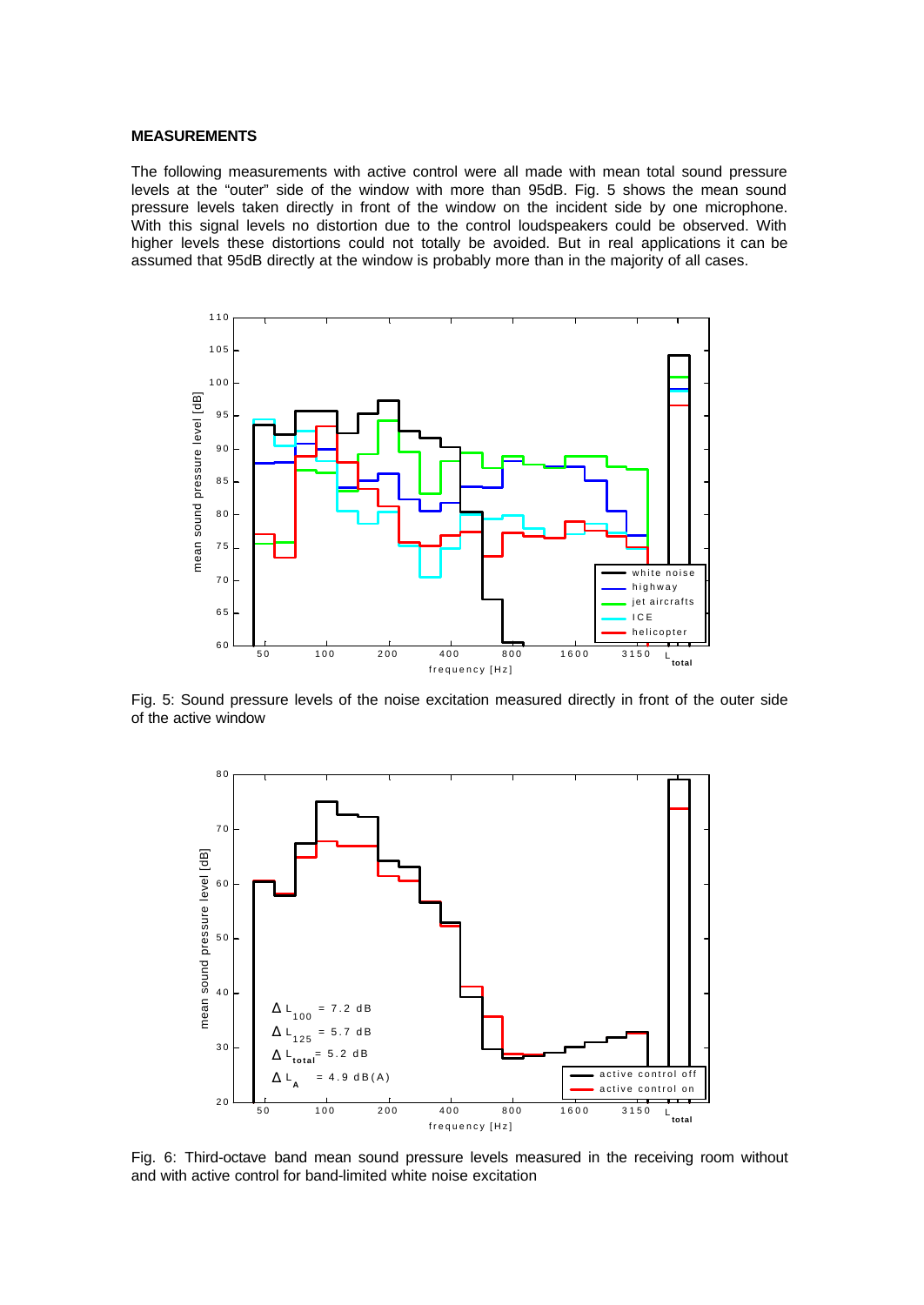

Fig. 7: Third-octave band mean sound pressure levels measured in the receiving room without and with active control for different traffic noise examples

In the following measurements not a sound reduction index is shown but level differences between the sound pressure level in the receiving room without and with active control as a mean over time and space. The sound reduction index, e.g. according to DIN 4109 [6], is defined for excitation with random noise. But particularly when adaptive filters are used in the controller, the achieved results depend strongly on the characteristics of the signal of excitation. In general the adaptive algorithm performs better with narrow-band signals with more or less constant signal statistics, but poorer with broad-band signals and possibly fast changing signal statistics. This behaviour can be seen clearly in the results given in Fig. 6 and 7. With white noise excitation (cf. Fig. 6) as well as with noise from a highway, from high-speed trains and from jet aircrafts (cf. Fig. 7) improvements of about 35dB(A) could be achieved. In the best third-octave bands around the mass-spring-mass resonance frequency level reductions of 7